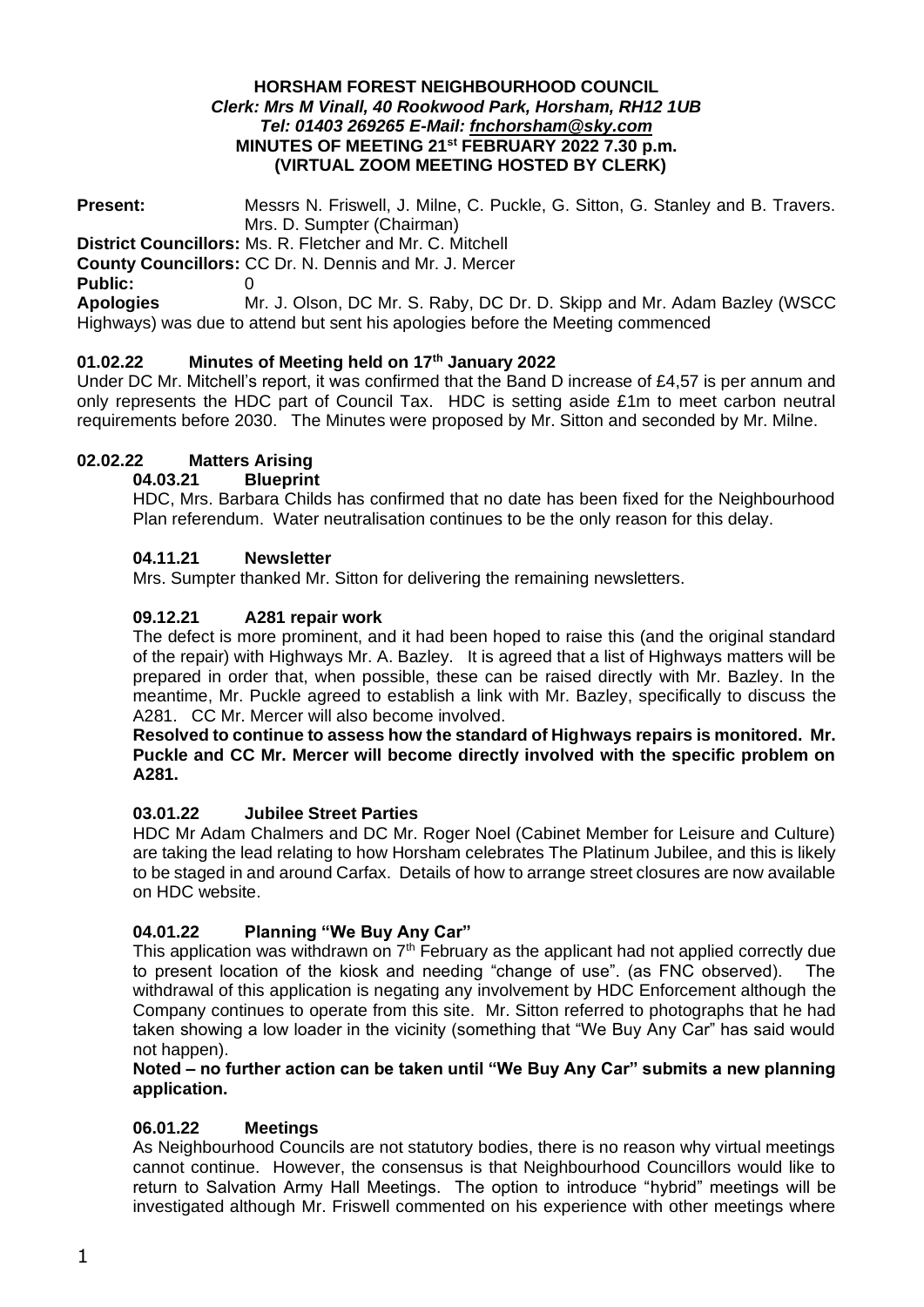there are hearing problems. CC Mr. Mercer said that the Pandemic has resulted in significant changes to how WSCC meetings operate and; by choice, there are committee meetings that will continue to be by Zoom for the foreseeable future.

**Resolved the Clerk will now liaise with Salvation Army Officer, Ian Stewart with the intention to return on Monday 11th April. The March Meeting will be by Zoom.**

# **07.01.22 Code of Conduct**

Relating to Neighbourhood Councils only, a revised draft incorporating requested amendments, is being prepared by HDC Sharon Evans and it is agreed that the three NC's will eventually adopt a Code of Conduct together. Mrs. Sumpter commented that the Denne Chair believes the Constitution is the most important document.

## **08.01.22 Neighbourhood Wardens**

The purchase of E bikes for the two Neighbourhood Wardens has been agreed and funding is available through unspent 2021/22 Special Charge. Mr. Sitton said that accessories will now have to be purchased, e.g. head protection.

Relating to the fact that the Neighbourhood Wardens are patrolling in the vicinity of Bohunt School, and this is situated in the North Horsham Parish, Mrs Sumpter said that once again, the Parish Council has been asked to consider contributing to the cost.

Mrs Sumpter also said this had been raised at the quarterly meeting as in addition North Horsham Parish Council is not contributing to the "For the Youth" project, even though this is benefitting the young people in the area.

## **08.01.22 Inconsistent Regulatory Highways Weight Restriction Signage relating to Wimblehurst Road, North Heath Lane, Foundry Lane and Parsonage Road**

CC Mr. Dennis confirmed that this will be rectified and will become a special project with funding from 2022/23 for design and then to be implemented in 2023/2024.

The first phase will include an audit/consultation on the lorry route (from Hilliers, Clarence Road/Oakhill Road/Station Road). NCs commented that, in their opinion, this is currently inadequate.

#### **Resolved Mr. Puckle will report on missing and/or ways to improve signage along this route.**

## **CPZ Review (controlled parking zone)**

This Review is to take place and CC Mr. Dennis commented on the current restrictions (specifically 8-10 a.m.) that are unpopular.

CC Mr. Milne will collate "early bird" ideas and asked for these to be sent to him by  $14<sup>th</sup>$  March. He confirmed that he has listed Fletchers Close and parking on road corners. The comment was made that, along the lorry route, legal on road parking in Station Road means that when the road is blocked, car drivers are mounting the pavement, and this is a real safety hazard. However, as a counterargument, if parking is restricted, Station Road might become a "rat run".

## **08.01.22 Horsham Green Spaces**

Mrs. Sumpter advised that Friends of Chesworth Farm have now completed a "SWOT" (strengths, weaknesses, opportunities and threats). Friends of Bennetts Field are hoping to do the same. Within Forest Neighbourhood, there are few green spaces but Mrs. Sumpter referred to New Street Gardens where there is no longer a Friends Group.

#### **Resolved NC Mr. Milne will look at New Street Gardens**

Reference was made to the area that adjoins Leechpool Woods and is in vicinity of Grebe Crescent. It is not known if this is a relevant area for the project.

As background to this initiative, Mrs. Sumpter advised that Horsham Green Spaces may become a Company.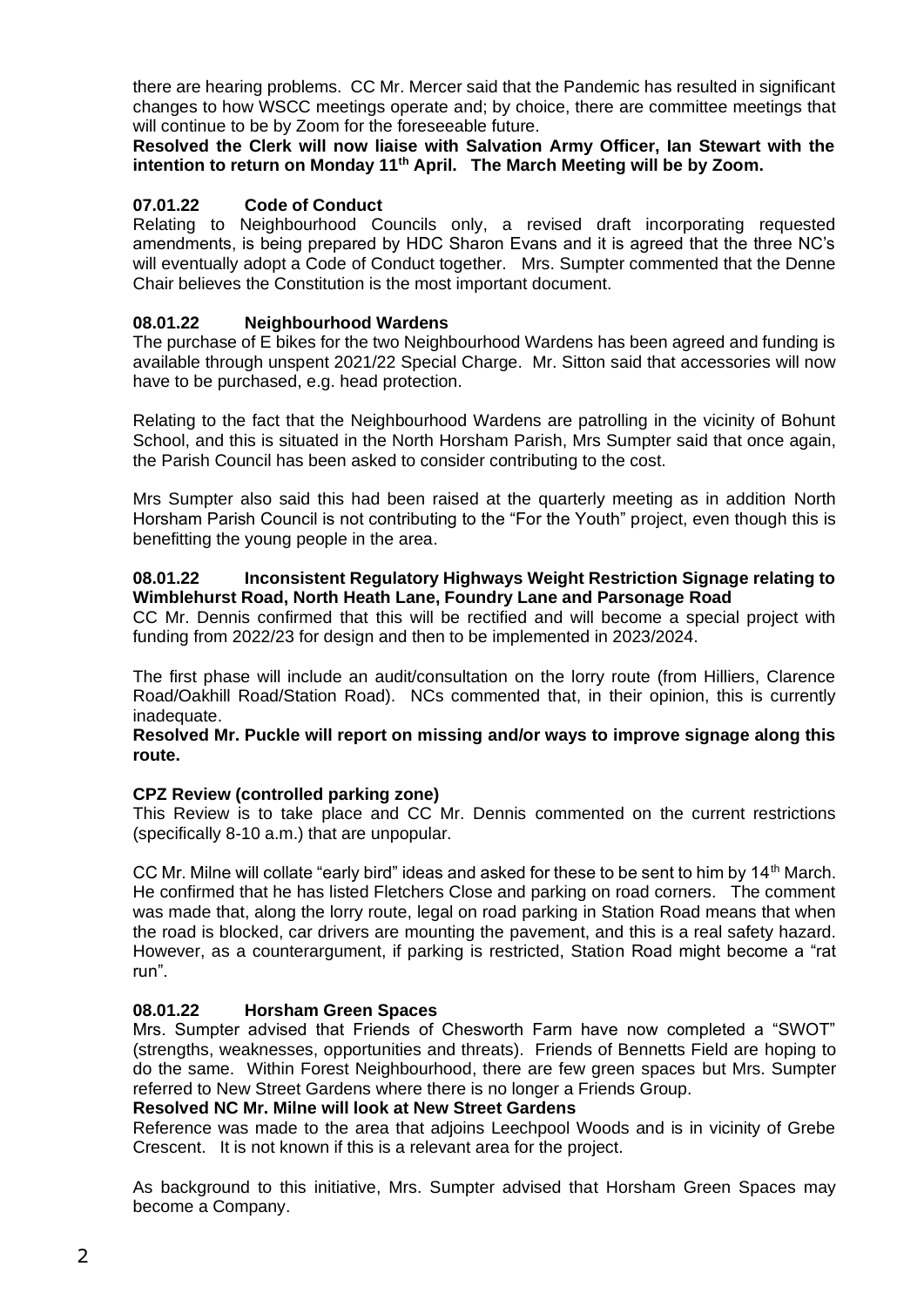**Muggeridge Field –** NC Mr. Travers advised that an Oak Tree was blown over during Storm Eunice and has opened another vista in Arun Way.

## **09.01.22 Section 106 Agreement Documentation**

There have been e mails relating to the way in which the HDC documentation is presented. Mrs. Sumpter commented that, to an extent, this is in any event becoming obsolete as all funding will be soon be referred to and allocated through CIL (Community Infrastructure Levy). Mrs. Sumpter commented on the Highways allocations and suggested that NCs should be allowed to suggest ways in which this is spent rather than how it is currently allocated. It is understood that Parish Councils have input into this expenditure heading.

# **03.02.21 District and County Councillors' Reports**

CC Mr. John Milne advised that the CC Budget has now been set and will see an overall increase of 2.99% that means a Band D householder will pay an additional £45.18 p.a. on the County Council aspect of the bill (please note the HDC figure is £4.57 p.a.). There will be a £150 emergency tax relief scheme in place for poorer householders.

**Highway Repairs –** WSCC is to trial renting out lanes by the day on larger roads for repair work. The suggestion is that this will encourage contractors to work to a tighter schedule and not leave "jobs" to work on another site which is often described as "infuriating" by members of the public. However, some Neighbourhood Councillors put forward the counter-outcome that the quality of work will be adversely affected as a result of this charge.

CC Mr. Milne reiterated that this is a trial project; WSCC is one of the few Councils to introduce the scheme although in other parts of the country where it has been in place, the comments are positive.

CC Mr. Jay Mercer said there has been no further progress on the proposal to install an all-weather pitch at The Forest School. The WSCC Task Group relating to Special Educational Needs/disabilities is now on hold since there is to be a national review culminating in a White Paper on Schools. Mr. Mercer is concerned that special educational needs will now be an annex to this White Paper.

Confidential meetings have taken place relating to Children and Young People's Mental Health Support Services. Mr. Mercer is requesting that a version of the meeting notes is made available to share.

CC Dr. Dennis has highlighted potholes that have appeared in St Leonard's Road and Comptons Lane and these should be repaired within the next 3 weeks. New Street residents are concerned that the paint used to mark trenches for roadworks is not "washing away" despite being advised that it is "delible".

A problem with Bus 65 when it has not stopped within an area that has road works, has been reported and should not happen again.

CC Dr. Dennis is now on a task force committee looking, in general terms, at the A24 between Horsham and Dorking. Safety issues along this road are well documented but the main issue is that this road falls under the umbrella of two County Councils, Sussex and Surrey and, in the past, Surrey has not wanted any re-routing.

**Mobility Issues –** Mr. Friswell referred to problems he is encountering since he began to use a mobility scooter – pavements that have risen due to tree roots and the need for dropped kerbs. CC Dr. Dennis asked for documentation and DC Mrs. Fletcher referred to Equality Act 2010 that should be referred to.

DC Mr. Mitchell confirmed that the HDC budget was set on 9<sup>th</sup> February. The Police Precept has been approved. He also attended the Quarterly Meeting with Barbara Childs and the 3 Neighbourhood Chairmen at which Barbara Childs confirmed that HDC is taking legal advice concerning the Local Plan and water neutrality issue. It is hoped that the Local Plan will be passed before the end of 2022 although no details are known about the housing number that will be accepted (it is highly unlikely that this will be in the region of the Local Plan number that was originally being discussed).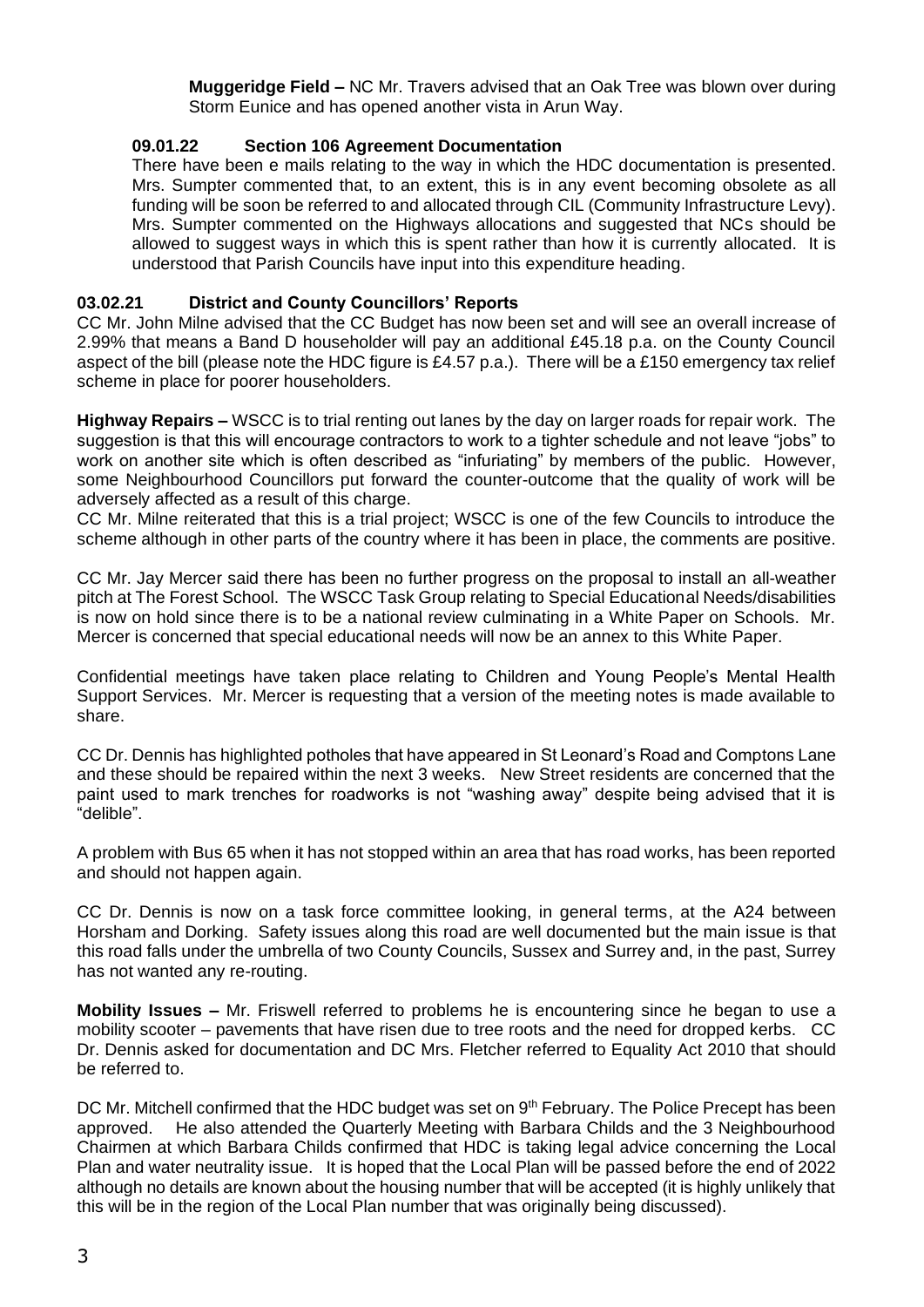DC Ms Fletcher is now in contact with a significant number of residents who are concerned about the state of the pavement alongside the row of shops in Queens Parade and Queensway and the way in which cars park on the pavement – specifically to access the take-away restaurants. There have been a number of suggestions including extending the double yellow lines, installing bollards or planters as a physical obstruction or a hand rail. Another suggestion is to reduce the width of the pavement so that a formal lay-by can be installed.

This area is included in the Public Realm Document and one possibility is to look at ways in which comments in this document can be incorporated into any proposal.

DC Ms. Fletcher will now assess whether the Queens Parade shops have dedicated parking to the rear so that deliveries can be made and to ask for comments on all suggestions.

# **04.02.22 Planning**

The Planning Committee Comments as follows:

| 21/2555 Beggars Roost        | Amendment - no indication of what theOBJECT<br>amendment comprises, therefore ourSeebelow<br>original objection stands. |                            |
|------------------------------|-------------------------------------------------------------------------------------------------------------------------|----------------------------|
| 21/2768 22 Hernbrook Drive   | 2 storey side & rear extn                                                                                               | No objection               |
| 22/0063 119 Bennetts Road    | Single storey side & rear extn                                                                                          | No objection               |
| 22/0069 Amies Mill Farm      | Erect agricultural building to East of site                                                                             | No objection               |
| 22/0091 5 Bens Acre          | Erection of front porch                                                                                                 | No objection               |
| 22/0118 31 Depot Road        | Single storey side extension                                                                                            | <b>OBJECT</b><br>See below |
| 21/224229A Depot Road        | Erect detached outbuilding                                                                                              | No objection               |
| 22/0291 11 Chesworth Gardens | Erect single storey rear extn                                                                                           | No objection               |
| 22/0208 135A Comptons Lane   | Demolish existing dwelling & erect 2 storeyOBJECT<br>dwelling and car port                                              | See below                  |

OBJECTION DC/21/2555 Beggars Roost, Brighton Road Erect detached 2 bay garage to front FNC is concerned that this proposal is in front of the building line which has been refused on previous applications. FNC is also concerned that WSCC Highways have said that the proposal is not big enough for two cars anyway.

OBJECTION DC/22/0118 31 Depot Road – This proposal is an over-development of the site as it seeks to add a 2-bed annexe to the main building which already has 4 bedrooms. However, due to access problems, this is detrimental to the host property. There is also a problem with parking any additional vehicles as there are double yellow lines outside the property which currently causes problems. Should this application be approved, we would ask for a condition that the new annexe not be converted into a separate property.

OBJECTION DC/22/0208 135A Comptons Lane – This application seeks to build a 2-storey property on a very small site, which was an infill to start with and had a small bungalow fitted in. To not make the proposal look too large, they have opted for a flat roof. This gives a very boxy, block appearance which means it is totally out of character with the adjacent properties and the rest of the road, and FNC OBJECT on these grounds.